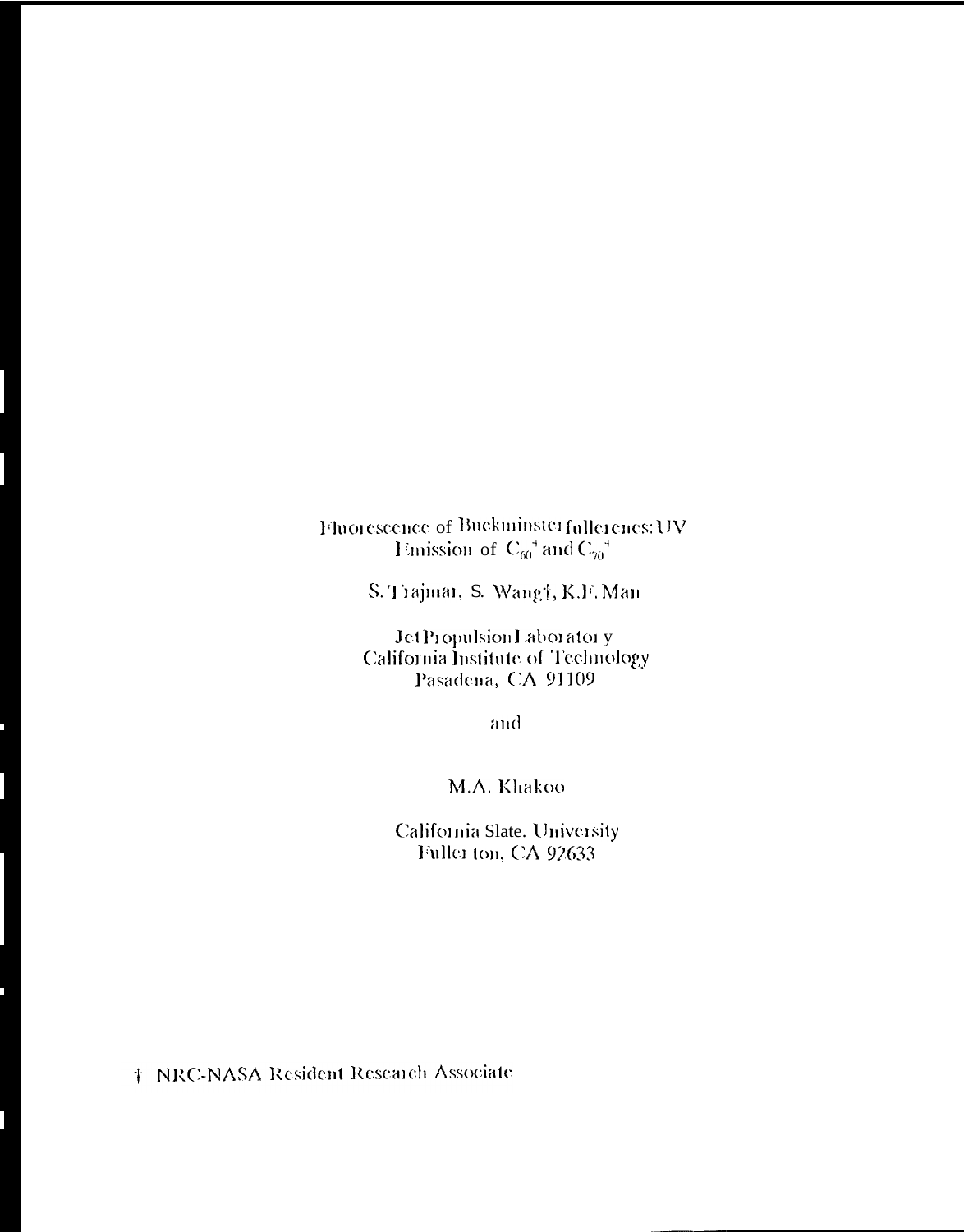## **Abstract**

We report the first observation of UV luminescence from ga seous  $C_{60}$  and  $C_{70}$ buckminster fullerenes induced by electron impact excitation. The emission features appear in the 2.75 to 340 nm wavelength region and originate from radiative decay of the excited<br>ionic species. 1 imission spectra (at 20, 30 and 103 eV impact energies) and onset values and excitation functions for the five emission features appearing in the emission spectra are presented.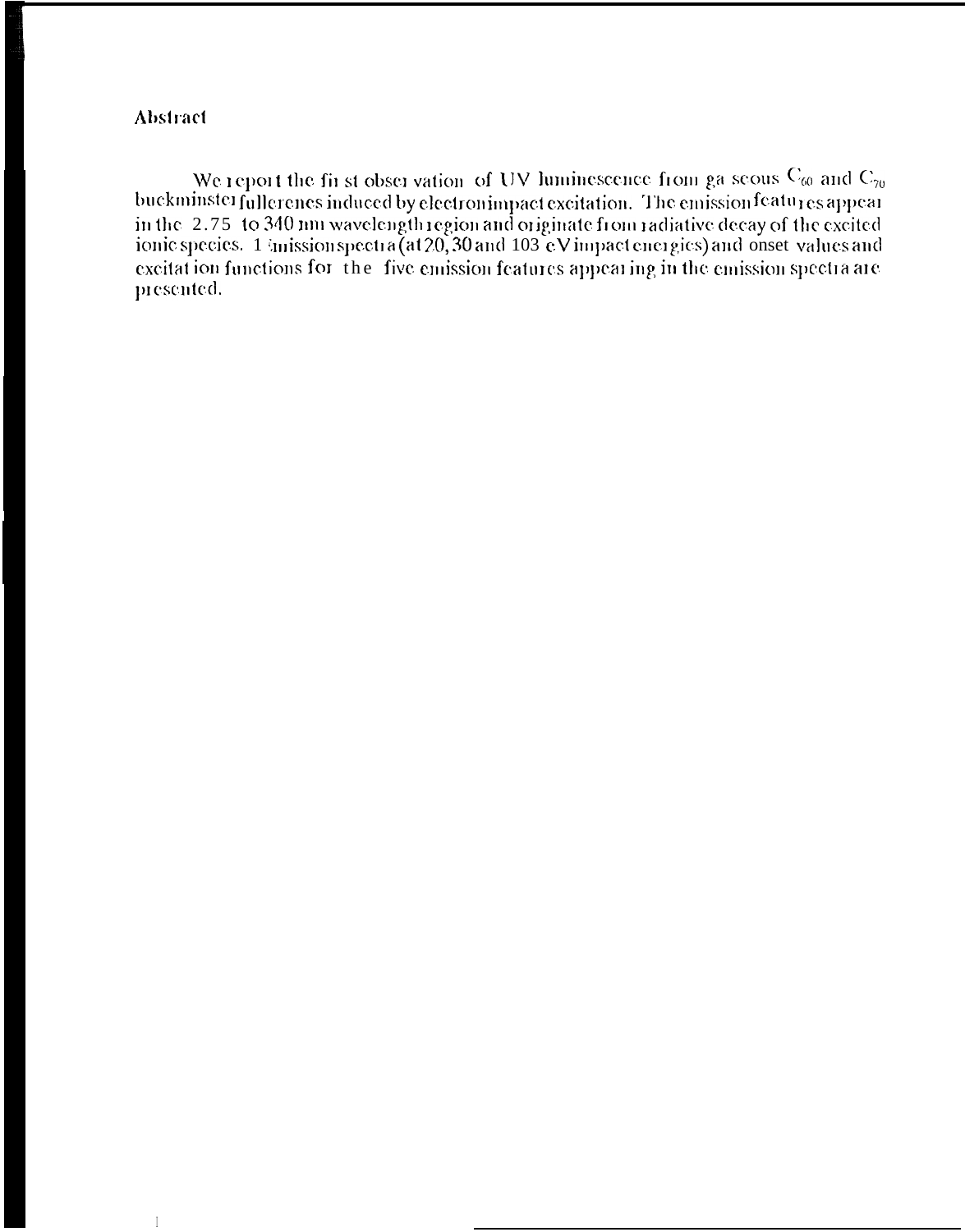The  $C_{60}$  (buckminster fullerene or buckyball) molecule was discovered in 1985<sup>(1)</sup> but it was only recently<sup>(2)</sup> that substantial amounts of  $C_{60}$  and  $C_{70}$  molecules could be produced for extensive studies. A large number of investigations aimed at determining the Properties of these molecules has been described in the. literature during the past two years. We report here the. first observation and study of electron-impact-induced UV fluorescence of vapor phase  $C_{60}$  and  $C_{70}$  fullerenes and assign these emissions to electronic transitions in the corresponding ions.

Uchida et al.<sup>(3)</sup> reported electroluminescence of solid  $C_{60}$  -1  $C_{70}$  mixture in a diode al" angement. It appeared as a broad emission in the. 400 to 900 mn range peaking at around 530 nm. Reber et al.<sup>(4)</sup> studied solid C<sub>60</sub> films deposited on CaF<sub>2</sub> at 20K and observedluminescence in the. "/00 to 1,100 nmrange. The films were excited by light in the 3501063311111 wave.lenf,th range. Arbogast and Foote<sup>(5)</sup> detected weak fluore scence in the 600 to 800 nm region from  $C_{20}$  molecules at 100m temperature in hexane and benzene solutions with UV and visible light excitation, respectively. They also observed flu 01 escence from glass solution at 77K in the 650 to 725 nm region. No fluore scence from  $C_{60}$  could be detected in the sC studies. Wasielewskietal.<sup>(6)</sup> studied phosphorescence spectra of  $C_{60}$  and  $C_{70}$  in degassed toluene solutions. The optical excitation was achieved by 4 secflashes at 515 and 450 nm for  $C_{60}$  and  $C_{70}$ , respectively. <sup>1</sup> hey observed phosphorescence at wavelengths ranging from 790 to 890 nm for  $C_{70}$ , but not for  $C_{60}$ . Based on 1 PR studies, they conclude.d that triplet  $C_{60}$  was formed but it decayed to the ground state predominantly by 1101 I-J adiative processes. M or execently, Sibley et al.<sup>(7)</sup> observed weak fluorescence in glassy toluene solution at 77K for  $C_{60}$  and  $C_{70}$  in the 625 to 1,000 nm region and in solid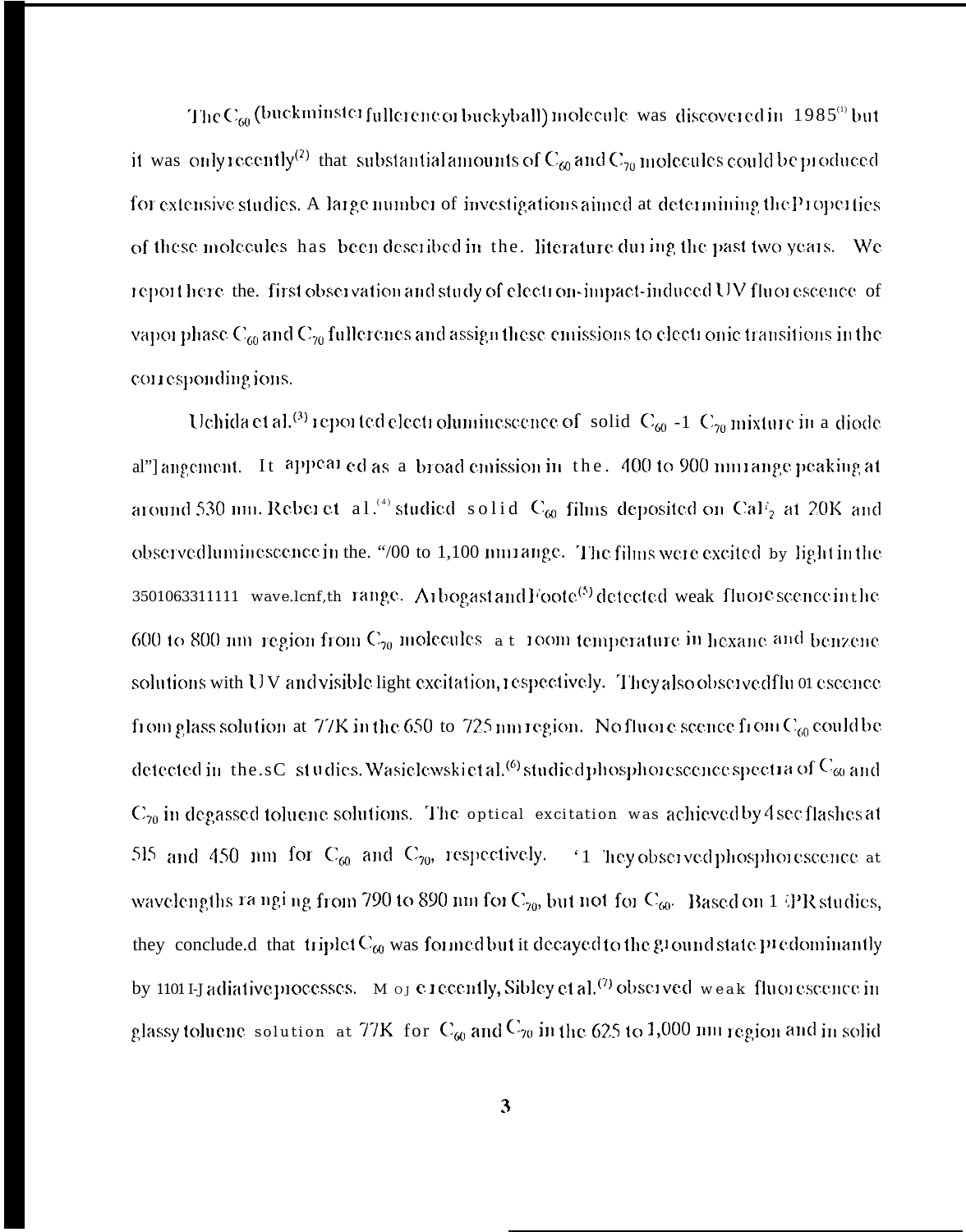polycrystalline C<sub>60</sub> and C<sub>70</sub> in the 650 to 835 and 625 to 770 mm region, respect ively. Kim and 1 ce<sup>ss</sup> found fluorescence from both  $C_{60}$  and  $C_{70}$  in room temperature toluene and benzene solutions in the 600 to 850 nm region following excitation at 5?5 nm. The fluorescence peak intensity of  $C_{60}$  was about five. times weaker than that of  $C_{70}$  and appeared at longer wave.le.ngtl]s. All these observed luminescences in the. condensed phase were due to slow radiative decay of the low-lying, optically forbidden singlet and triplet levels of the molecules. To our knowledge, no luminescence from gaseous buckminsterfullerene has ever been reported. We describe. here, the results of our studies concerning electron-impactinduced fluorescence of valmr-phase fullerenes (pure  $C_{\omega}$  and  $C_{\gamma 0}$  and their mixtures).

The buckyball beam for the present studies was formed by heating a crucible containing the sample. The heating was achieved by a double, coaxial wire wound around the crucible. The vapor effused through a 0.75 mm diameter hole and formed the target beam without further collimation. The heater-crucible structure was surrounded by a metal shield and the temperature was monitored by a thermocouple. The molecular beam was crossed by a magnetically collimated electron beam at a distance of about 6 mm from the point of effusion. The electron beam current ranged from few to about 100 micro ampere in various studies, but was nearly constant in each study from 5 eV to 150 eV which was the upper limit of our energy range. The experimental arrangement and procedure.s were otherwise the same as described by McConkey et al(9).

1 imission spectra of  $C_{60}$ ,  $C_{70}$  and their mixture were obtained in the. 180 to 500 nm region at electron impact energies ranging from 20 to 103  $eV$ , but strong emission features were observed only in the 275 to 340nm wavelength region. Some spectra were taken with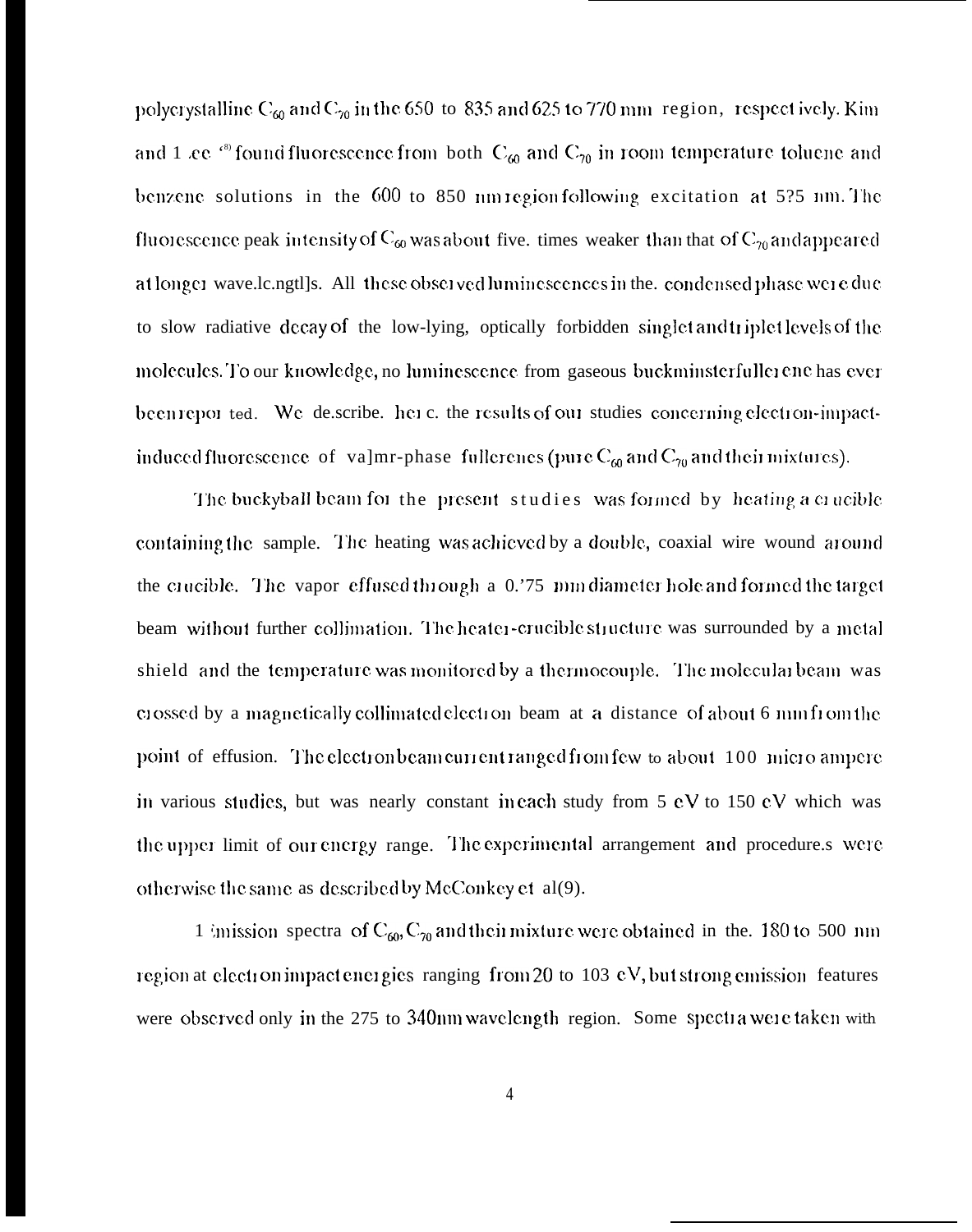?..S nm resolution but these showed no mom detail than the spectra taken with 5 nm resolution. '1'here.fmc., to optimize the experimental conditions, we performed most of the measurements at the lower resolution. The initial investigation was carried out with a buckyball mixture containing about 66%  $C_{60}$ , 25%  $C_{70}$  and 3% each of  $C_{76}$ ,  $C_{78}$  and  $C_{84}$ . For the final measurements the substantially more. expensive pure  $C_{60}$  and  $C_{70}$  samples were used. The mixture and pure.  $C_{60}$  (better than 99.5% purity) samples were procured from Materials and I lectrochemical Research Corporation. The  $C_{70}$  sample, was prepared by SI ivastava and Jong<sup>10a</sup> by he.sting the mixture at around 350°C for several days to eliminate the C<sub>60</sub> which has a vapor pressure about 10 times higher than C<sub>70</sub> at this temperature.<sup>11</sup> The composition of the vapor was monitored by time of flight mass spectrometry (using electron impact ionization) and indicated the elimination of  $C_{60}$ . Electron-impact ionization studies carried out by Srivastava et al.<sup>106</sup> indicated that no fragmentation of buckyballs could take plain at the electron impact energies used in the present study.

Wavelength calibration of the emission spectra was achieved by obtaining spectra of buckyball and He (and buckyball and  $N_2$ ) simultaneously and utilizing the triplet transition lines of He and the second positive bands  $[(C^3H_u(v') - \rightarrow B^3H_g(v'')]$  in N<sub>2</sub>. The permanent gases were introduced through an auxiliary capillary. '1 he wavelength scale is accurate to about  $\pm$  5Å. The relative response function of the system is expected to be constant over the 2.75 to 340 nm region (base.d on the. photomultiplier response, window transmission and grating efficiency). This was also checked against the relative excitation function value s of I Ie lines and  $N_2$  bands. Therefore, the. spectra recorded in the present experiment represent the true relative excitation functions for the emission features.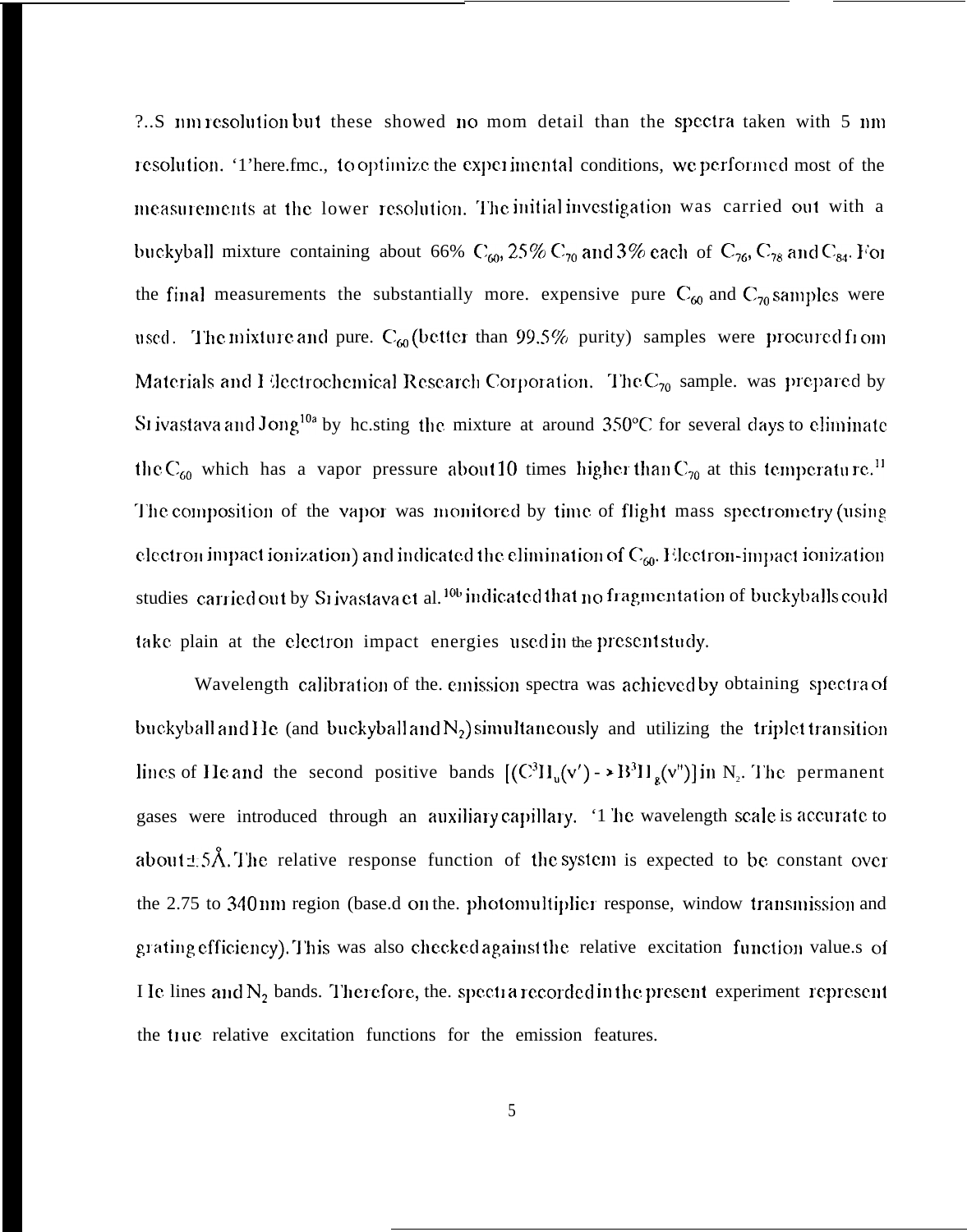Typical emission spectra arc shown in Fig. 1 for  $C_{60}$  and  $C_{70}$  at 20, 30 and 103 eV impact energies. The emission features are broad  $(-13 \text{ nm})$  compared to the wave-length resolution (--4 nm) of the apparatus and no shift in the position or width of the features is apparent for the two cases. The relative intensities of the emission features differ little for  $C_{60}$  and  $C_{70}$ , but show significant changes with impact energy. Emission spectra obtained at 2,0, 30 and 103 eV impact energies demonstrate the change with impact energy. '1'here arc five distinguishable features in these spectra indicated as  $1$  to  $5$ . Features  $1$  and  $2$  and features 3 and 4 heavily overlap, but arc distinguishable. at 103 CV impact energy where features 2 and 4 become stronger. Feature 5 is recognizable only at higher impact energies. '1'here is a clear indication for a different impact energy dependence of the emission feature.s 2, 4 and 5 compared to 1 and 3. The mean wavelengths corresponding to these features are listed in "l'able 1.

Onset values at wavelengths corresponding to the peak of the five features were obtained in a two-step procedure. First, relative onset value.s were measured for pure  $C_{60}$ and  $C_{70}$  samples. In the second step onset values were obtained for He and for feature 3 of  $C_{60}(C_{70})$  under identical experimental conditions. In these measurements IIe and buckyball species were simultaneously present in the interaction region. Emission intensity as a function of impact energy were measured at fixed wave.le.ngths corresponding to the five peak values of buckyballs and the various Hc lines in the onset region with 0.05 eV steps. For the calibration of onset values, He rather than  $N_2$  was used since the onset for the He triplet emission features were sharper and better defined than those of  $N_2$ . The contact potential was determined from the difference bctwccn the measured and well known onset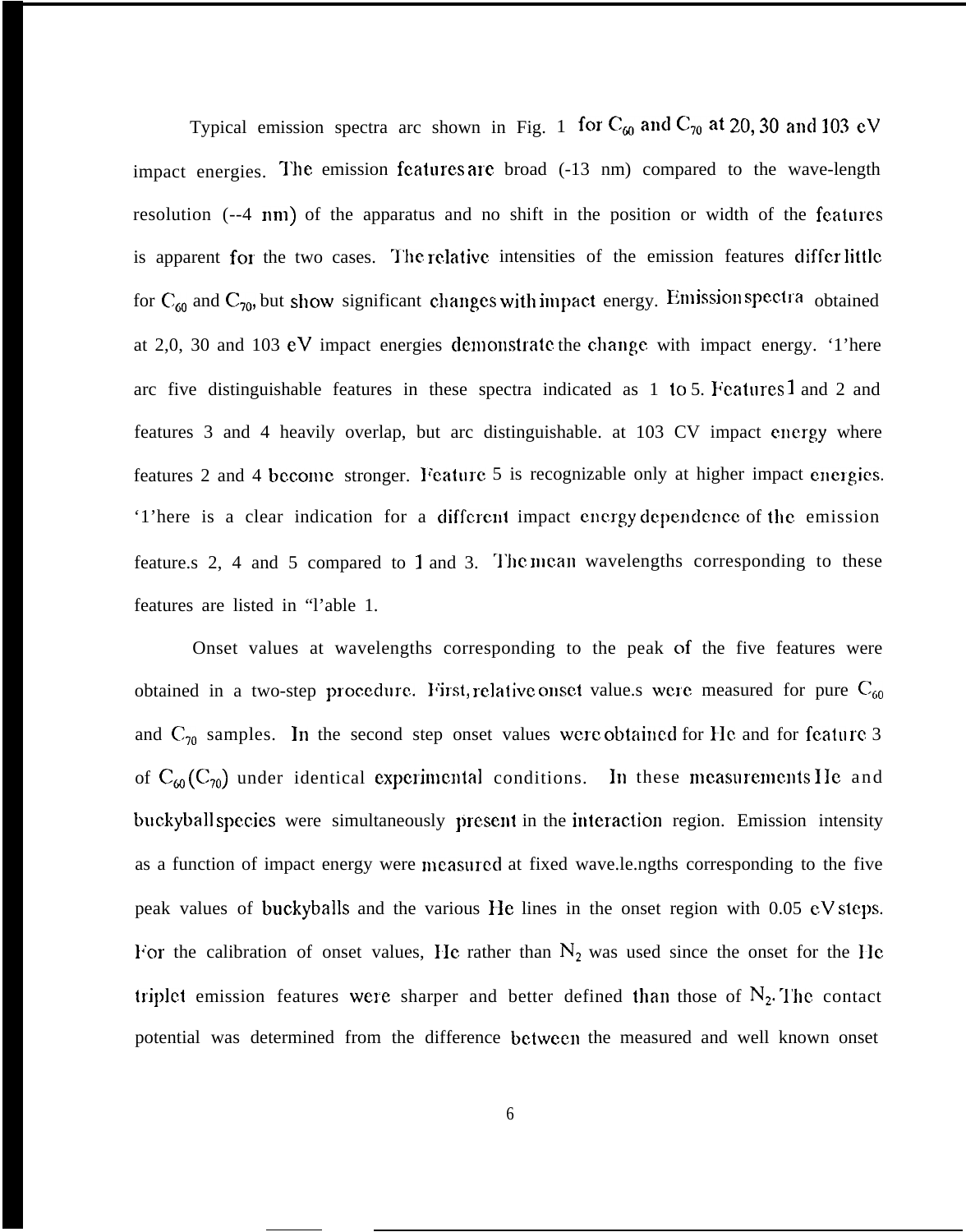values for the He  $(n 3<sub>P</sub> \rightarrow 2<sup>3</sup>S)$ , n= 3,4 and 5 (lines 388.9, 318.8 and 294. S mm, respectively). It was found to be consistent for the.se three lines to within  $0.10 \text{ eV}$  and typically of the order of  $3.0$ eV. The contact potential was found to be sensitive to electron beam current and He input pressure. This was due to space charge, and surface effects. The correct contact potential was obtained from the low-current, low-pressure mcasurements. The relative onset values measured in pure  $C_{60}$  and  $C_{70}$  samples were then corrected for the contact potential to get the absolute onset values. Feature 4 overlaps with the 318.8 nm He line and at this wavelength the onsets for] Ic and  $C_{60}(C_{70})$  can be directly compared. For this case the contact potential was also consistent with those measured as described above to within  $\pm$  0.10 eV.

Relative excitation functions ("band" emission cross sections) were obtained by measuring the emission intensities as a function of electron impact energy from below threshold to 150 eV (with 0.25 eV steps). Figure 2 shows these functions for the five emission features in  $C_{60}$  and  $C_{70}$ . The curves fall into two main categories. For features 1 and 3 the onset is sharp and a w c]] defined peak appears at just a few  $eV$  above threshold. For features 2 and 5 the onset is much more gradual and only a very broad, not clearly defined peak appears at about 50 eV above threshold. Feature 4 shows an intermediate character with its peak at about 25 eV. The excitation function curves for  $C_{\text{60}}$  and  $C_{\text{70}}$  were found to be similar. The electron impact energy values corresponding to the emission onsets and peaks for the various features are also given in '1'able 1,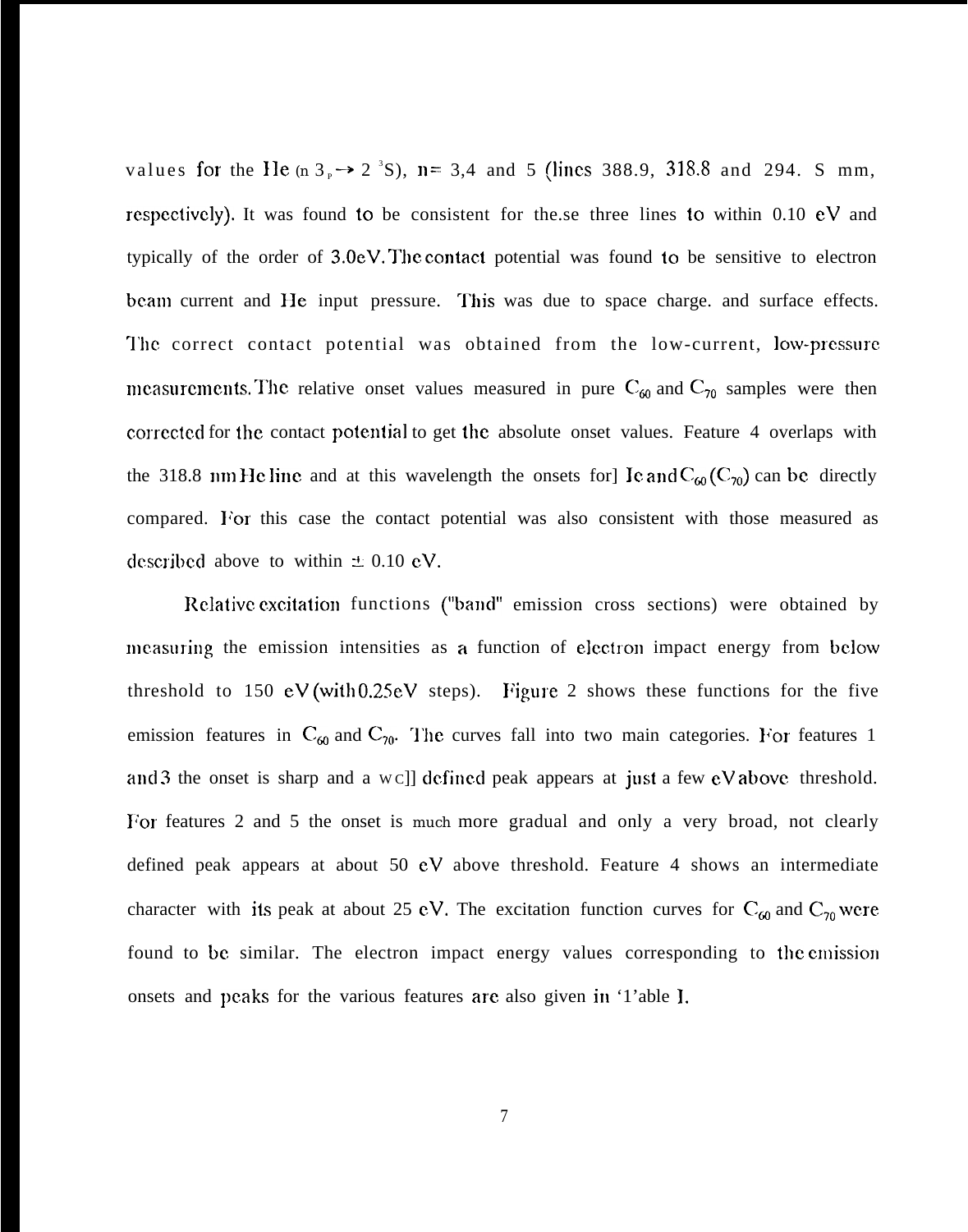The ionization potentials for  $C_{60}$  and  $C_{70}$  have been found to be identical within experimental error limits. Zimmerman et  $al^{12}$ , using charge transfer bracketing techniques, obtained 7.61  $\pm$  0.11 eV (adiabatic value) for both species. The vertical ionization potential was measured by Lichtenberger et al.<sup>13</sup> as 7.61  $\pm$  0.02 for C<sub>60</sub> (based on photo electron studies) and by Hertcl et al.<sup>14</sup> as 7.54  $\pm$  0.04 and 7.3  $\pm$  0.2 eV for C<sub>60</sub> and C<sub>70</sub>, respectively (using photoionization). Baba et al.<sup>15</sup> obtained a value of 8.5  $\pm$  0.5 CV from the electron impact ionization onset curve. For the present discussion wc use the value of 7.54 eV. It is evident from the onset values that the observed radiation is due to decay of the excited cations gcncratcd by electron impact. '1'his mechanism is consistent with the onset value of about 11.5 eV, photon energy of about 4.0  $eV$  and ionization potential of about 7.5 eV. It is interesting to note that in the photoionization studies of Hertel et al.<sup>13</sup> the ion yield versus photon energy curve for  $C_{60}$  clearly shows a sudden increase at about 11.5 eV. We interpret this as an opening of a new channel for ionization which is identical with the one. responsible for the radiation observed in the present study. Autoionization, as a possible contribution to this rise, can be eliminated since we found no discrete feature in the electron-irnpact energy-loss spectra of  $C_{\omega}^{16}$ . The analogous ionization curve obtained by Hertel et al.<sup>14</sup> for C<sub>70</sub> looks somewhat different than the C<sub>60</sub> curve. Opening of a new ionization channel at around  $11.5 \text{ eV}$  is not as clear in this case but there is a definite hint for it. The lack of prominence may be due to lower signal to noise ratio for the  $C_{70}$  curve. or to a diminished relative importance of this channel in the case of  $C_{70}$ . The latter assumption is consistent with our observations concerning the emission intensities of  $C_{60}$  and  $C_{70}$ . Lichtenberger et al.<sup>13</sup>, based on their photoelectron spectroscopic studies of thin solid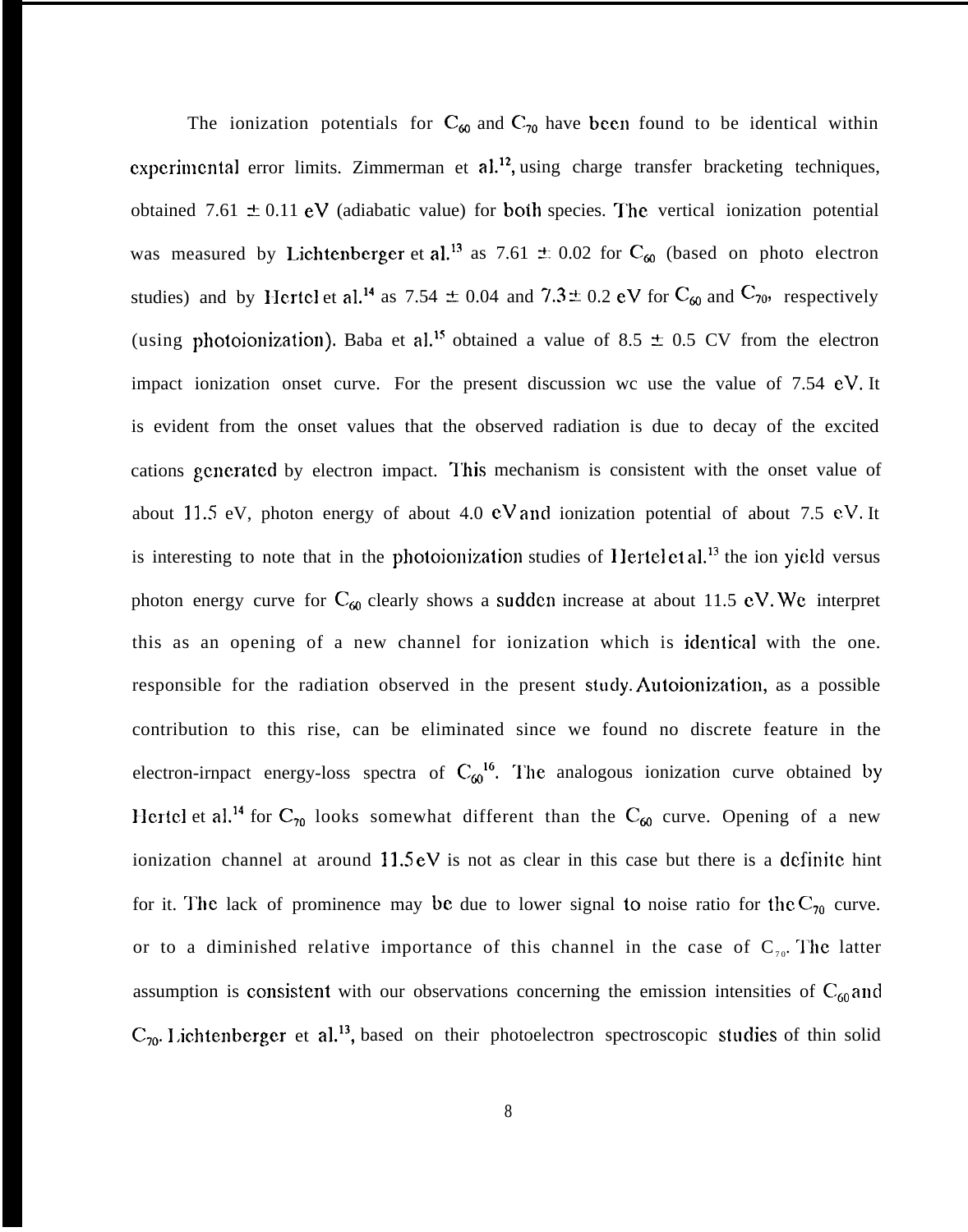(3-layers)  $C_{60}$ , assigned values of 8.95 and 10.82 to 11.59 eV to the second and third vertical ionization potentials, respectively. The ionization channel that we find in connection with the near 4 eV fluorescence, most likely corresponds to the third ionization channel and the onset value indicated by the work of I.ichtenbergcr et al. is in good agreement with our measurement. Some change going from the condensed to the gas phase may occur but no significant shift is expected. \*3

There has been a great deal of speculation concerning the possible presence of fullerenes, their ions or hydrogenated forms of fullerenes in the interstellar and circumstellar clouds. It has been suggested that these species may be responsible for some of the unidentified diffuse interstellar absorption and mission bands, the strong UV absorption at 217 nm and/or the unidentified in frared emission features. Recent discussions and summaries concerning these matters can be fount in Refs  $17$  to  $23$ . It has been concluded, however, that there is no clear-cut evidence for  $C_{60}$  or  $C_{70}$  and their ions to be the carriers of the unidentified interstellar features. The present study confirms this conclusion. We found no emission from neutral fullerenes in the 180 to 500 nm spectral region. The emission observed and attributed to  $C_{60}^+$  and  $C_{70}^+$  do not correspond to any of the unidentified interstellar features. On the other hand, the present study establishes the presence of emission by buckminsterfullcrenes under electron impact and the wave lengths associated with these emissions, thus clearly defining the signature of emission which can be used for the identification of  $C_{60}^{\dagger}$  and  $C_{70}^{\dagger}$  "in the interstellar environments. The. present observation also has an important implication concerning the performance of ion engines contemplated to utilize buckyballs as propellant.<sup>24</sup>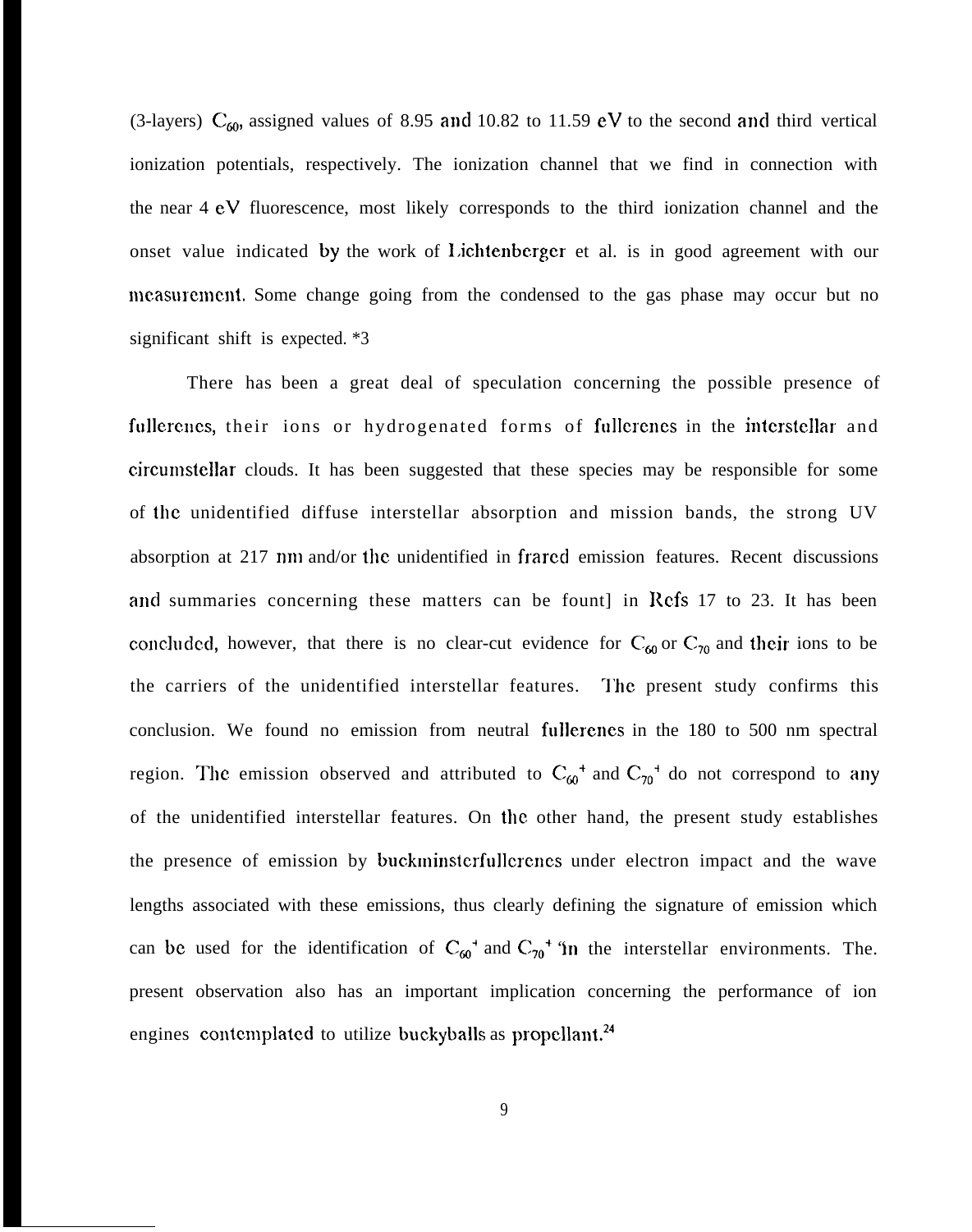## Acknowledgements

This work was carried out at the Jet Propulsion Laboratory, California Institute of "1'ethnology and was supported by the National Aeronautics and Space Administration and by Air Force Office of Scientific Research, Grant No. F49620-92-J-0453. We wish to express our gratitude to S. K. Srivastava for supplying the  $C_{70}$  sample and for valuable discussion.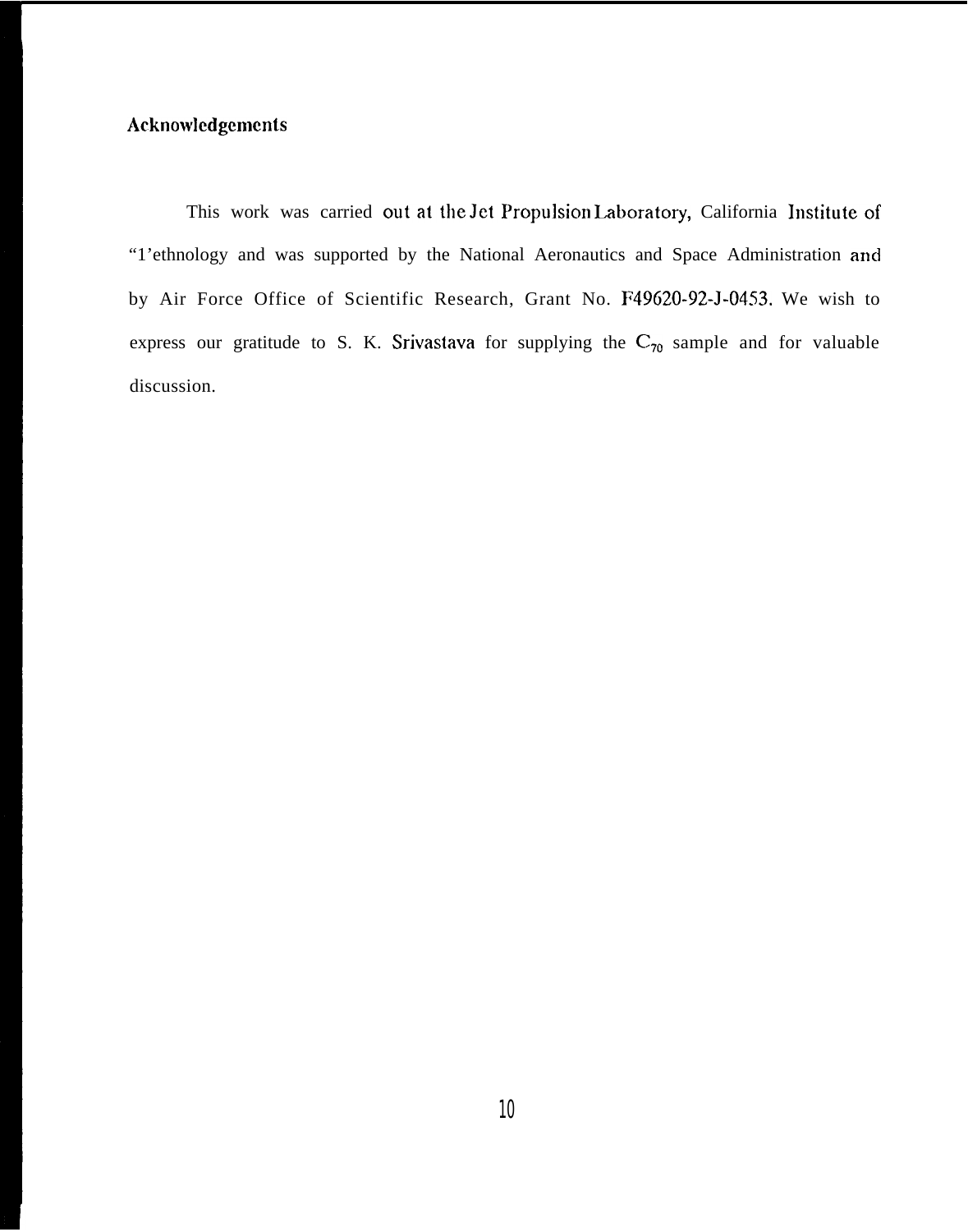References:

 $\mathbf{I}$ 

- 1. H.W. Kroto, U.R. Heath, S.C. O'Brien, R.F. Cur] and R.F. Smalley, Nature 318, 162 (1985).
- 2. V. Krätschmer, L.D. Lamb, K. Fostiropoulos and D.R. Huff man, Nature, 347, 354 (1990).
- $3<sub>l</sub>$ M. Uchida, Y. Ohmori and K. Yoshino, Japanese J. of Appl. Phys. 30,1.2104 (1991).
- 4. C. Reber, L. Yet, J. McKiernan, J.I. Zink, R.S. Williams, W.M. Tong, D.A.A. Ohlberg, R.L. Whetten and F. Diederich, J. Chem. Phys. 95, 2127 (1991).
- $5.$ J.W. Arbogast and C.S. Foote, J. Am. Chem. Sot. 113, 8886 (1991), J. Am, Chem. Sot. 113, 2774 (1991).
- 6. M. R. Wasiclcwski, M.P. O'Neil, K.R, Lykkc, M.J. Pellin and D.M. Green, J. Am. Chem. Sot. 113, 2774 (1991).
- 7. S. P. Sibley, S. M. Argentine, and A. II. Francis, Chem. Phys. Lett. 188, 187 (1992).
- 8. D. Kim and M. Lee, J. Am. Chem. Sot. 144, 4423 (1992).
- 9. J.W. McConkey, S. Trajmar, K.]'. Man and J.M. Ratliff, J. Phys. B. ZS219'7 (1992).
- 10 a. S. K. Srivastava and G. Jong, Jet Propulsion Laboratory, Pasadena, CA 91109. b. S. K. Srivastava, G. Jong, S. I,ieffer and W. Saunders (to be published, private communication, 1 993).
- 11. J. Abrefah, D.R. Olander, M. Balooch and W.J. Sickhaus, Appl. Phys. Lett., 60, 1313 (1992).
- 12. J. A. Y.immerman, J. R. Eyler, S. B. II. Buch and S. W. McElvany, J. Chcm. Phys. 94, 3556 (1991).
- 13. D. L. Lichtcnberger, K. W. Ncbesny, C. D. Ray, D. F. 1 luff man and D. L. 1,amb, Chem. Phys. Lett. 176, 203 (1991).
- 14. 1. V. Hertel, H. Steger, J. De Vries, B. Weiner, C. Menzel, B. Kamke and W. Kamke, Phys. Rev. L 68, 784 (1992).
- 15. M. S. Baba, T. S. L. Narasimhan, R. Balasubramanian and C. K. Mathews, lnt. J. of Mass Spectrometry and Ion Processes, 114, R 1 (1992).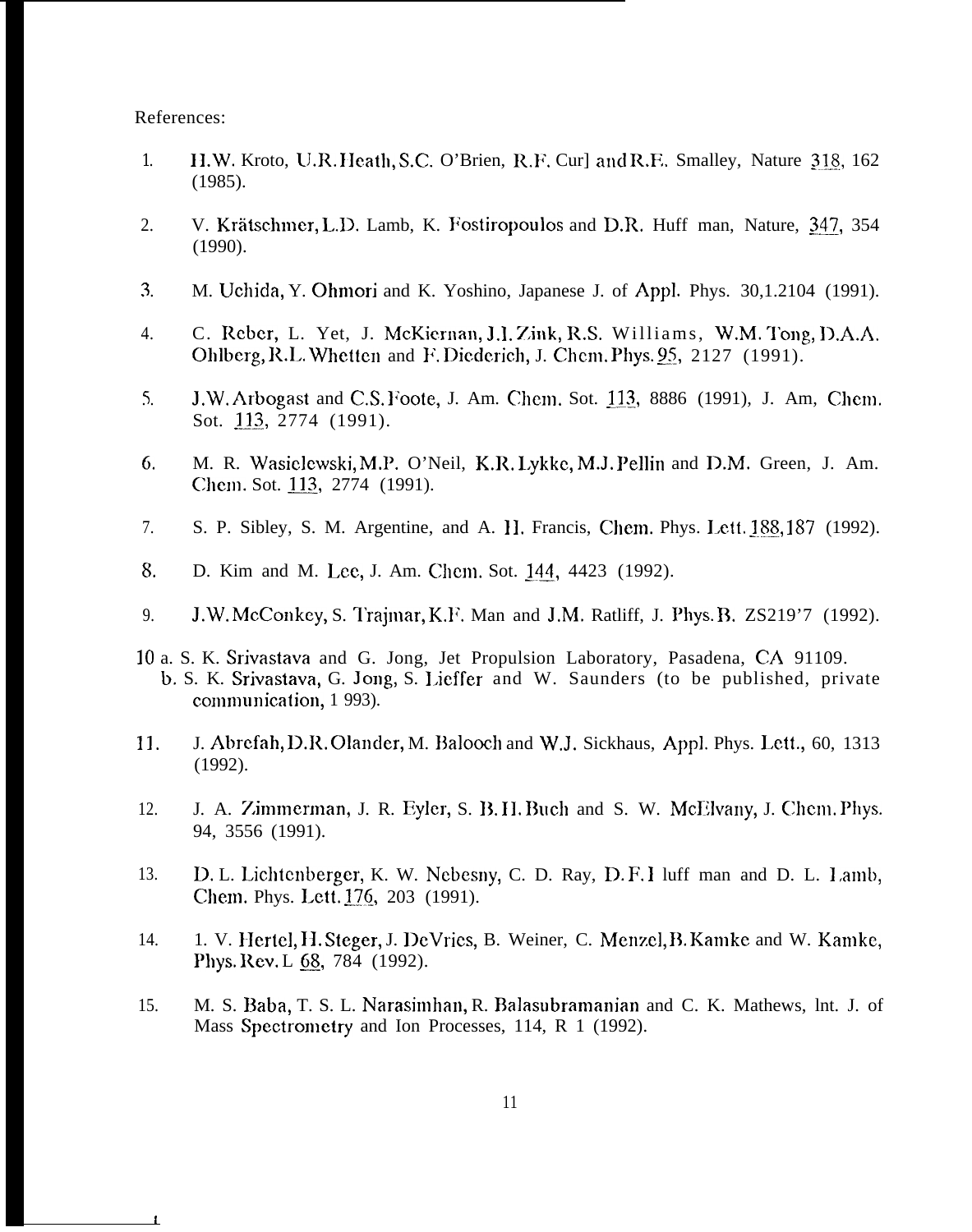- 16. S. Trajmar, S. Wang and M. A. Khakoo (Submitted to J. Phys. B,)
- 17. M. Braga, S. Larsson, A. Rosen and A. Volosov, Astron. Astrophys. 245, 232 (1991).
- 18. J.P. Hare and H.W. Kroto, Ace. Chem. Res. 25 106 (1992).
- 19. A. Webster, Mon. Not. Astr. Sot. 255, 41p (1992).
- 20. W.B. Somerville and I.A. Crawford, J. Chem. Sot. Faraday Trans. 89, (1993).
- 21. J. R. Miller and P. J. Surre, J. Chem. Soc. Faraday Trans. 89, ----(1993).
- 22. F. Salame and L. J. Allamandola, J. Chem. Soc. Faraday Trans.  $89, \dots (1993)$ .
- 23. W. Krätschmer, J. Chem. Sot. Faraday Trans 89. ----(1993).
- 24. S.D. Leifer, D. Rapp, and W.A. Saunders, J. of Propulsion and Power, §, 1297 (1992).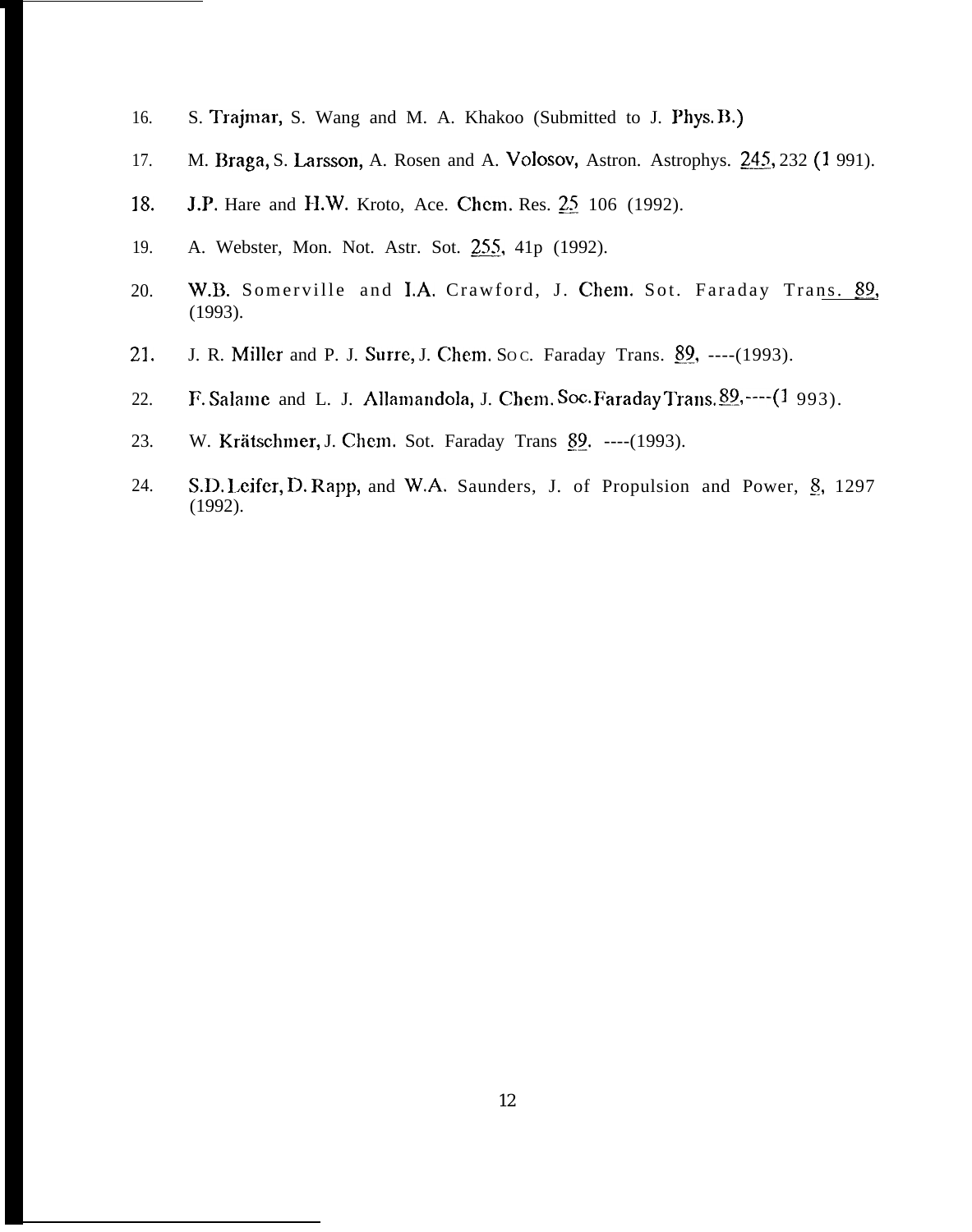'1'able 1. Summary of emission peak wavelengths and onset and peak energy values for the excitation functions of  $C_{60}$  and  $C_{70}$ 

| Feature No. | Emission P(k<br>$\lambda(A)$<br>$\Delta E$ (eV)                                   |                                      | <b>Excitation Function</b><br>Onset $(eV)$                                             |                                                                                        | Peak (eV)                                                             |
|-------------|-----------------------------------------------------------------------------------|--------------------------------------|----------------------------------------------------------------------------------------|----------------------------------------------------------------------------------------|-----------------------------------------------------------------------|
|             |                                                                                   |                                      | $\overline{C_{60}}$                                                                    | $C_{20}$                                                                               |                                                                       |
| 3           | $2840 \pm 10$<br>$2885 \pm 10$<br>$3100 \pm 10$<br>$3145 \pm 10$<br>$3265 \pm 10$ | 4.36<br>4.30<br>4.00<br>3.94<br>3.80 | $11.8 \pm 0.2$<br>$11.7 \pm 0.2$<br>$11.7 \pm 0.2$<br>$11.7 \pm 0.2$<br>$11.9 \pm 0.2$ | 11.7 $\pm$ 0.2<br>11.7 $\pm$ 0.2<br>11.6 $\pm$ 0.2<br>$11.6 \pm 0.2$<br>11.6 $\pm$ 0.2 | $12 \pm 2$<br>$60 \pm 20$<br>$13 \pm 12$<br>$15 \pm 5$<br>$50 \pm 10$ |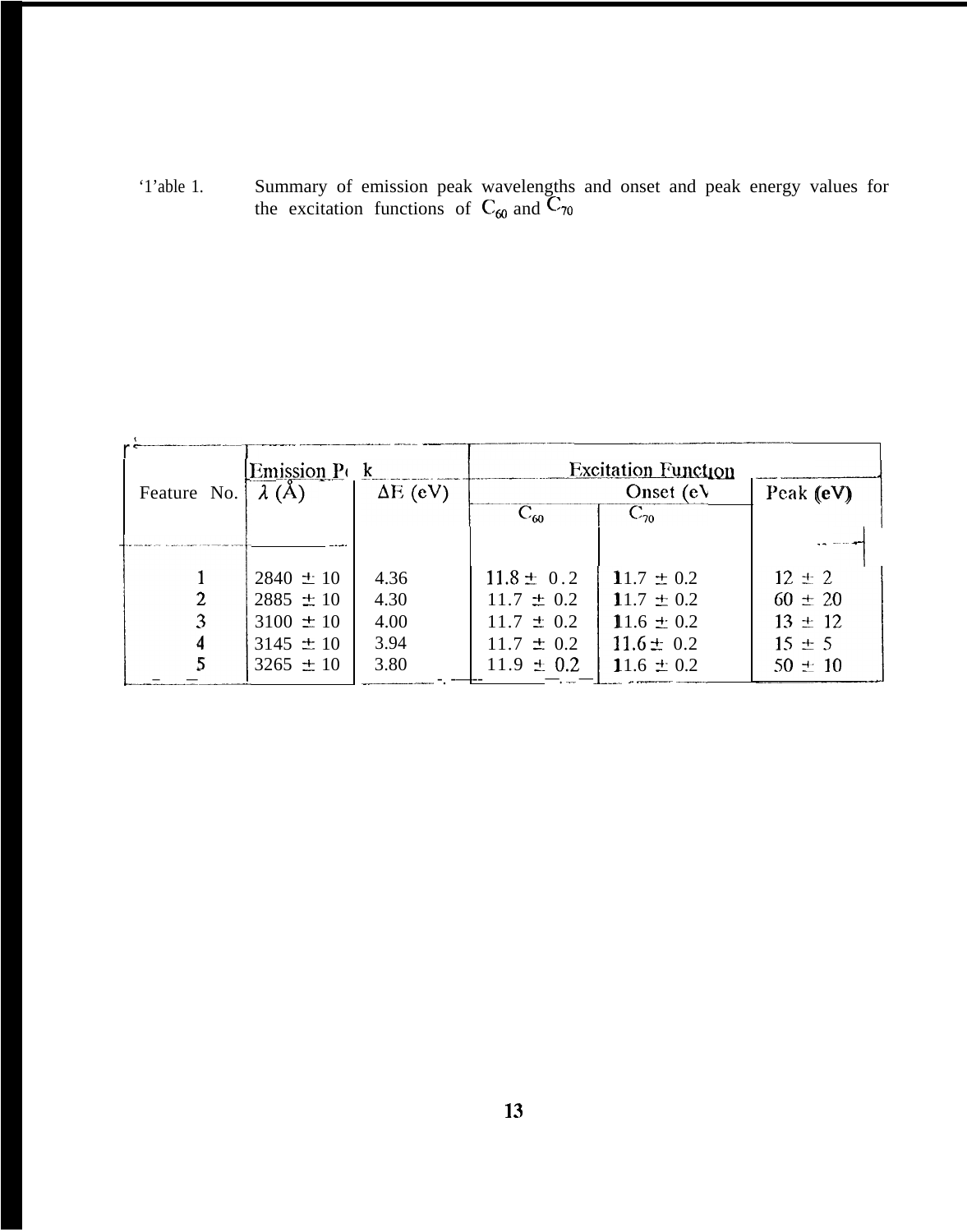## FIGURE CAPTIONS

 $\frac{1}{2} \left( \frac{1}{2} \right)$ 

 $\zeta = \zeta$ 

- 1. Electron-impact photoemission spectra of gaseous  $C_{60}$  and  $C_{70}$  buckminsterfull erenes. The emission features are numbered  $1$  to  $5$  and indicated by arrows. The two digit numbers next to the spectra refer to the electron impact energy in eV.
- 2. Relative electron-impact excitation functions for emission features 1 to 5 in  $C_{60}$  and  $C_{70}$  molecules. See text for discussion.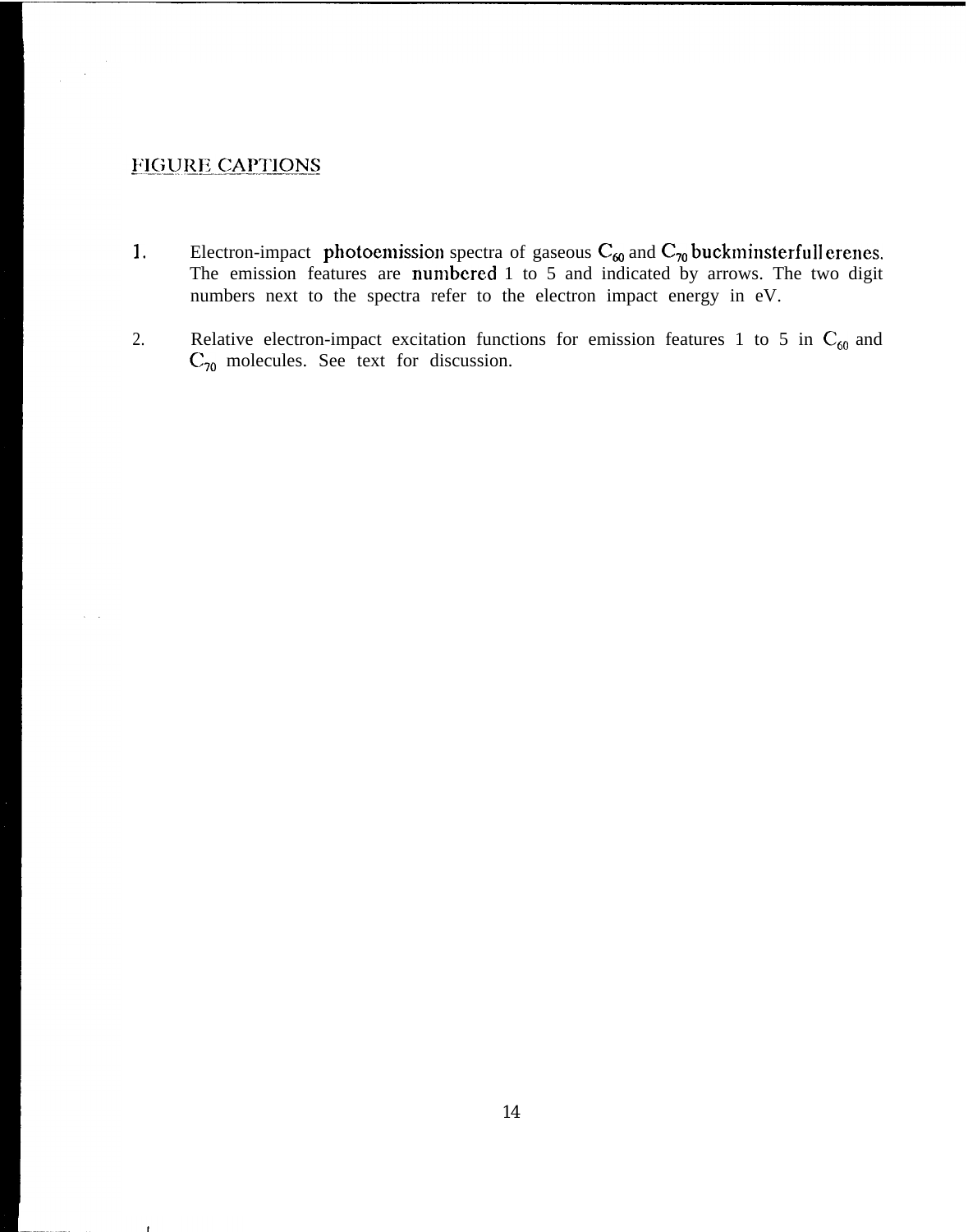